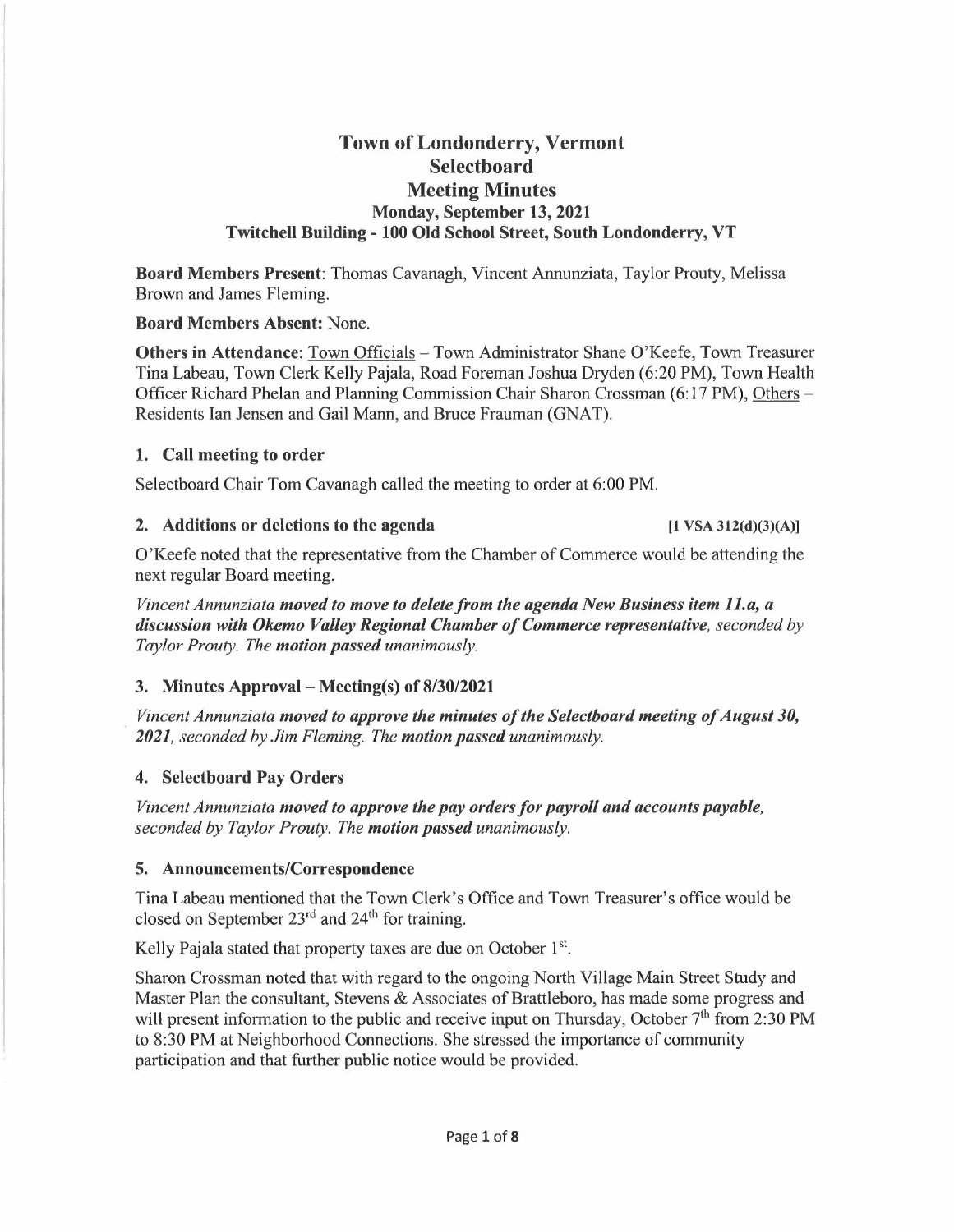O'Keefe stated that a press release was issued today regarding the cancellation of the September 17th special Town Meeting due to lack of statutory newspaper notice.

On the Septage Fields Solar Array, he said that the Town received the draft long-term lease agreement, which has been forwarded to Town Attorney Bob Fisher for review, and it is hoped to be discussed at the October 4<sup>th</sup> meeting. He added that he received word that the projects' petition application for a certificate of public good has been deemed administratively complete by the Public Utility Commission

O'Keefe mentioned that the Town received four proposals from engineering consultants for the Williams Dam study, which are now being reviewed and he looks to have a recommendation in time for the October 4th meeting.

The sewage drain replacement plumbing in the basement at the Town Office was completed the previous Friday, he mentioned.

He also noted that the previous week he had received the draft report on PFAS monitoring from Waite-Heindel Environmental Management, the Town's septage fields hydrogeologists, stating that PF AS was detected in the new groundwater monitoring well as well as one of the original wells, and that additional ongoing annual monitoring of all 4 wells is recommended. He said that he would work with the State to see if there is a way to reduce the number or frequency of the sampling in order to keep down ongoing costs.

O'Keefe noted correspondence included in the Board's meeting packet was as follows:

- The August activity report from the Windham County Sheriff's Office.
- Results from the recent radar speed cart placed on Main Street, showing the average vehicular traffic speed of 33 miles/hour.
- A copy of an administrative amendment to Act 250 permit  $\#2W1213-A$ , changing the name of the operator of one of the Rowes Road mining facilities from Weston Island Logging, Inc. to Hunter Excavating.

There was discussion about policing activity and Tom Cavanagh read the following figures:

- 51 traffic warnings were issued
- 16 traffic tickets written with fines totaling \$12,657
- 6 arrests

It was noted that police activity involves more than just traffic enforcement. Cavanagh requested that the monthly policing reports be posted the Town's website.

### **6. Visitors and Concerned Citizens**

Rich Phelan noted that local emergency response providers are seeking members. He also noted that the Champion Fire Company #5 is planning on some Halloween activity for the community.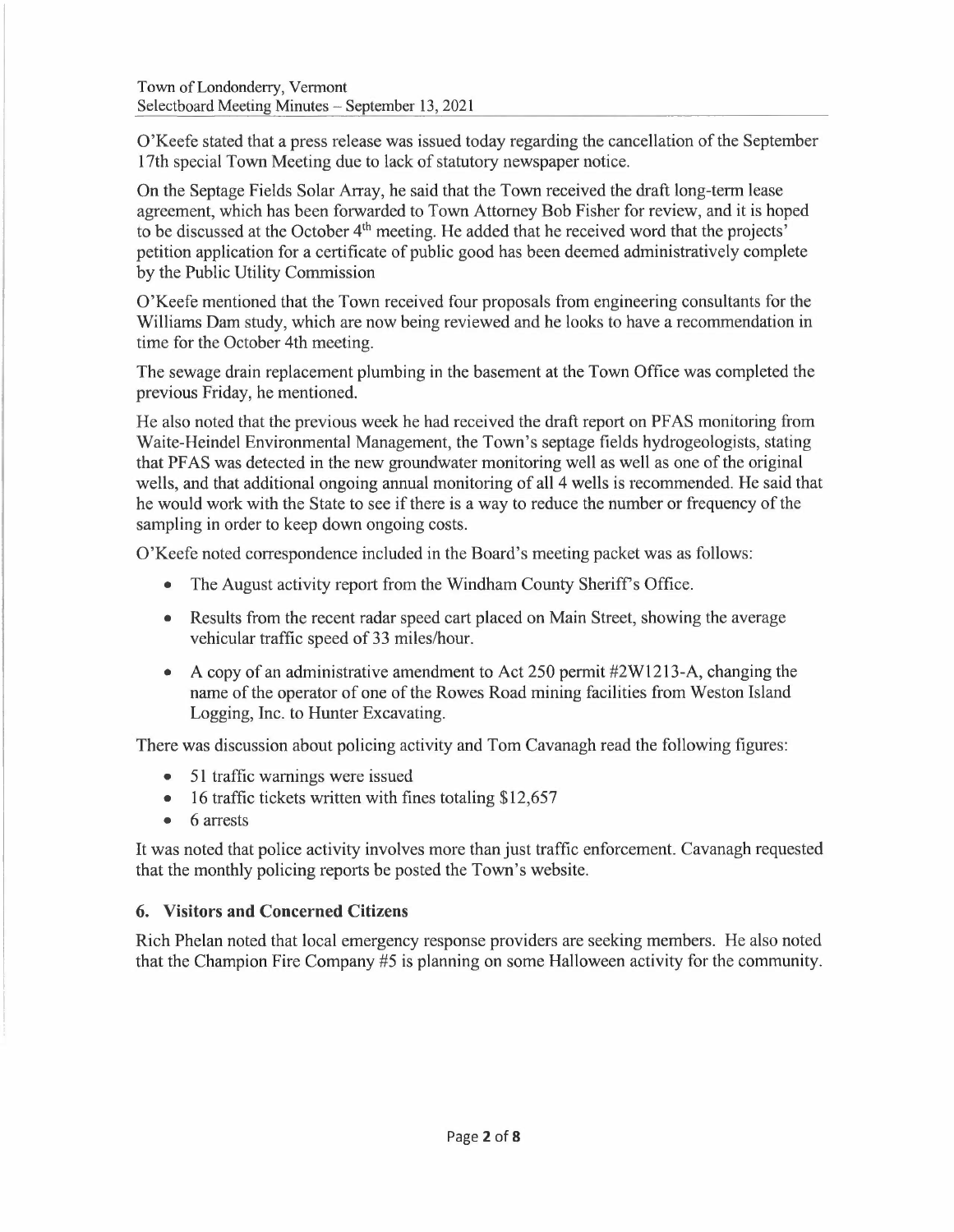### **7. Town Officials Business**

#### **a. Town Administrator - Report on meeting with Windham County Sheriff's Office**

O'Keefe stated that Cavanagh, Brown and he had met on September  $7<sup>th</sup>$  with Jamaica Selectboard member Andy Coyne and Sheriff Anderson, Captain Samataro and Sargent Belville, and he reported as follows:

- The Sheriff remarked how surprised he and his staff are with how consistently busy they are in Londonderry.
- Officer Belville is spending half his time in each community and is looking to shift to some weekend hours as the ski season picks up.
- The biggest problem they are seeing is excessive vehicular speeds, but they expect that their presence will help to slow down speeders in the coming months.
- They are writing tickets under the Town ordinance to maximize local fine revenues.
- The radar speed sign was removed from Main Street last week and after traveling to another town over the next week or two will be back in town elsewhere.
- They will do traffic engineering studies for the Town within their contract hours if requested, and in the fall they will be acquiring pole-mounted radar counters (with no driver feedback capability) which will allow for traffic counting, speed measurement and class counts, even in the winter.
- With regard to dogs, they will support the Town's Animal Control Officer, depending on resources, and they in fact have a contract with Newfane, Windham, Putney and Westminster to provide Animal Control Officer services.
- The Sheriff was informed of the impending vote on cannabis legalization

Brown mentioned that the Sheriff stated that there is enough activity to easily support 40 hours per week and that his office has the capacity to provide more hours to the Town if desired. There was discussion about revenue from fines, and it was noted that it is difficult to pin down and predict this due to a great many factors.

O'Keefe was asked to inquire about establishing weekend patrols soon.

### **8. Transfer Station/Solid Waste Management**

#### **a. Updates**

Cavanagh noted that new tires for the loader were needed, and would cost approximately \$2,400 to be mounted a foam-filled. He said that they are looking for an extra set of rims for the tires.

He mentioned that Grow Compost was been sold to Casella Waste Services, and that Esther Fishman is looking into the contract and how this affects the Town. He will report back to the Board on this.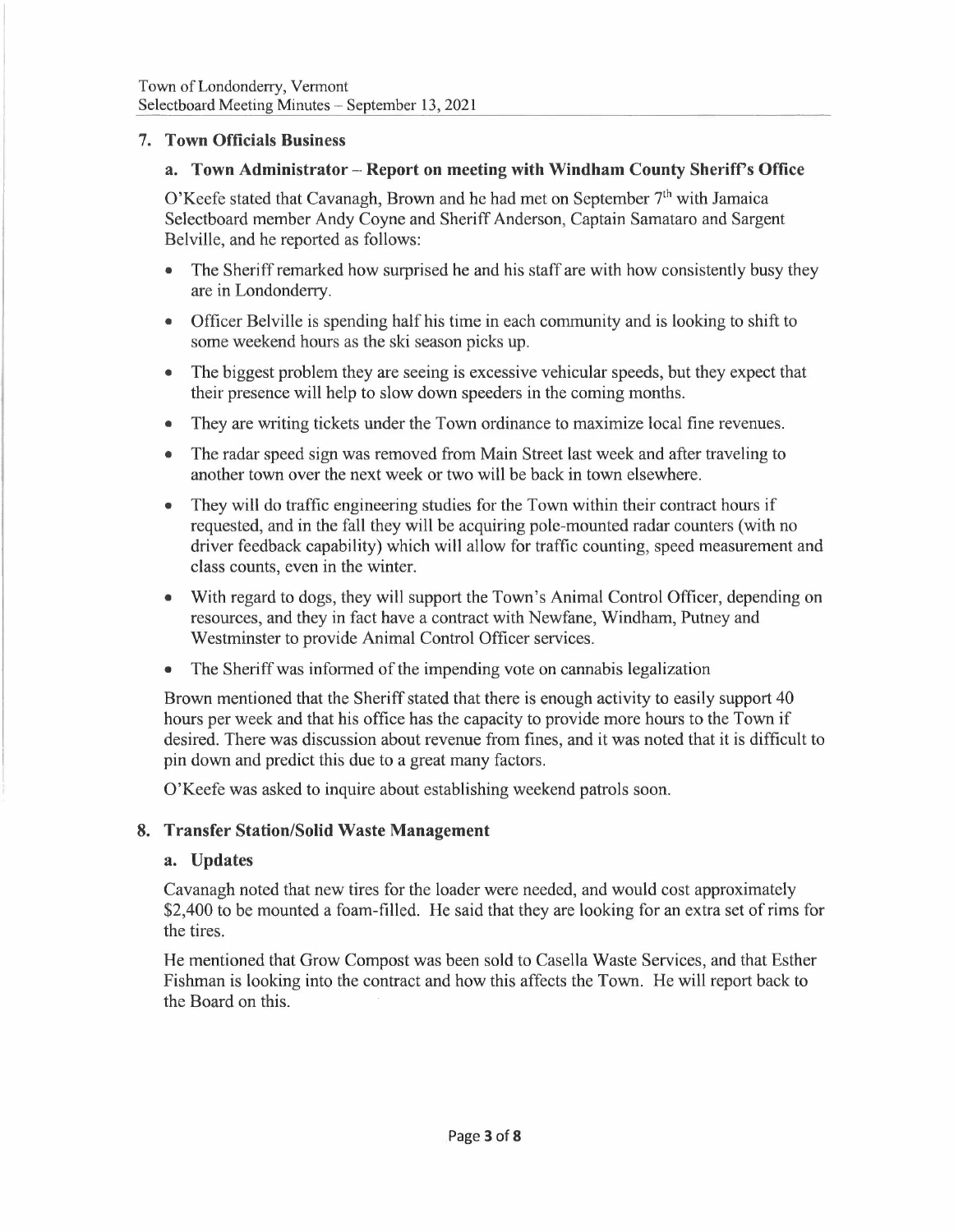# **b. Request for Transfer Station fee waiver - The Collaborative**

Following up on the previous meeting, Cavanagh noted that The Collaborative has provided information on the proposed items for disposal, which included a large canvas tent and possibly some office furniture in the future.

The Board discussed the request for fee waiver and a recent Board decision regarding a similar request the Kinhaven School was raised, as was the fact that The Collaborative already disposes of its regular trash at the Flood Brook School.

*Taylor Prouty moved to approve the request to waive transfer station fees for The Collaborative, which shall be limited to occasional larger items, seconded by Vincent Annunziata. The motion passed unanimously.* 

### **9. Roads and Bridges**

### **a. Updates**

Josh Dryden noted the following usage for the month of August 2021:

 $Salt - 0$  tons  $Sand - 0$  yards Fuel (gallons): Vehicles  $-481$ , Town Office Generator  $- 0$ , Transfer Station  $- 80$ 

Regarding various repairs needed on the grader, Dryden said he received a quote of \$5,433.68 for work to be completed at the Town Garage, and the high cost of delivery to the facility was discussed. Tires are to be replaced during the coming week he added.

He mentioned that speed limit signs may be difficult to get but he has made an order for signs and posts. He also spoke of his plans for signage and barriers for the bridge out on Brophy Lane.

Dryden mentioned that that Under the Mountain Road project funded through the Grants-in-Aid program is completed and he is working on project closeout.

The need for increased recruitment for the vacant Road Crew position was discussed. It was agreed that O'Keefe will readvertise the position, including some more expensive advertising options.

### **b. Access Permit 2021-05- Under the Mountain Road, Parcel 036013.000 (Caracciolo)**

Dryden briefly discussed this application, noting that it is pretty straight forward but that some brush cutting is needed. Contractor Ian Jensen was in attendance to discuss the project if needed.

*Taylor Prouty moved to approve access permit application No. 2021-05, submitted by Ian Jensen for property owners David and Lisa Caracciolo for parcel #036013.000, located on Under the Mountain Road, with a new address of 949 Under the Mountain Road, seconded by Jim Fleming. The motion passed unanimously.* 

### **c. Discuss posting of Town highway speed limits**

Following up from the previous meeting, the Board spoke with Dryden about which gravel roads should be prioritized for speed limit signs. He suggested Under the Mountain Road,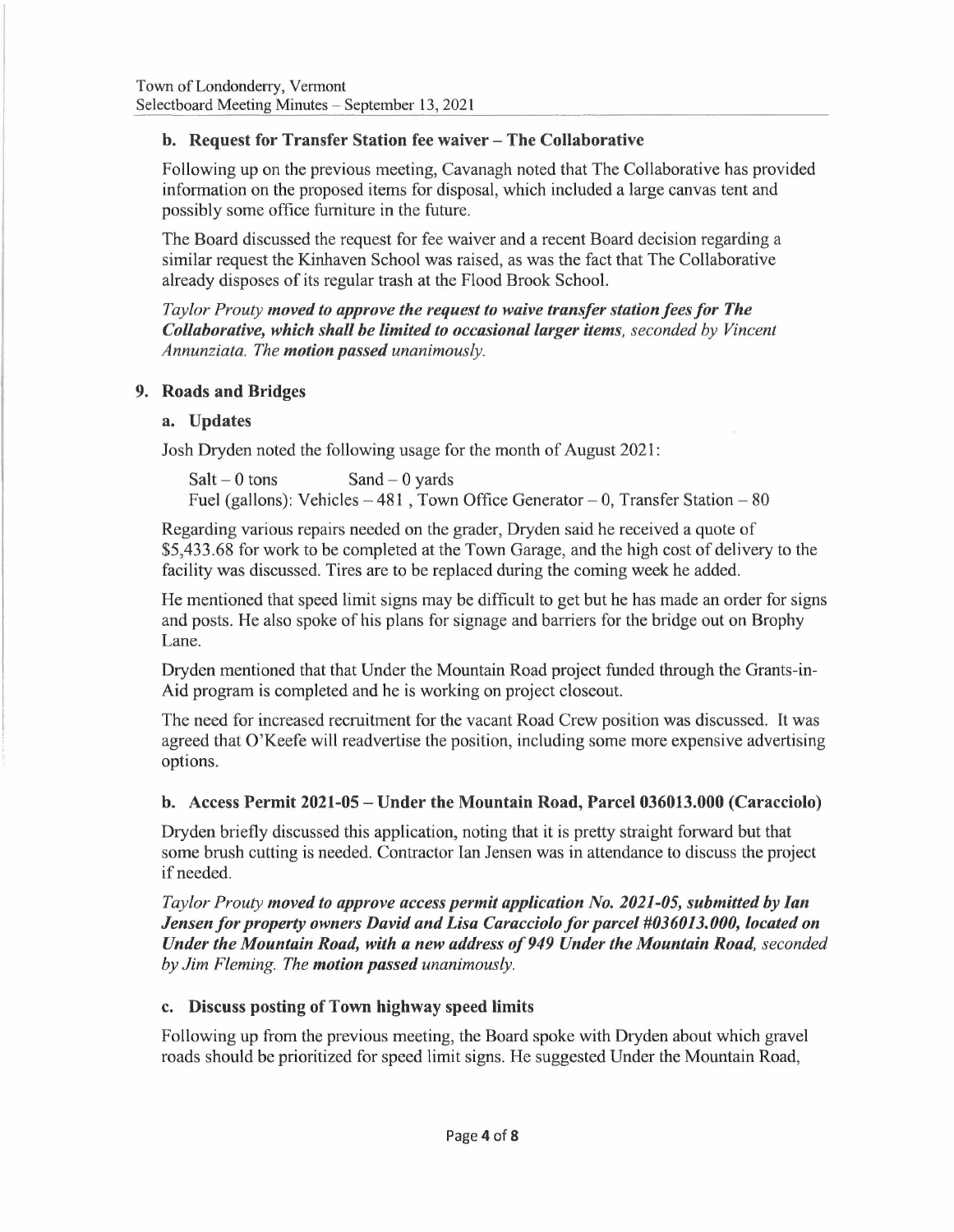Riley Road, Haven Hill Road, Barker Road, and Sherwood Forest as the busiest, and there was much discussion about various roads and numbers of signs needed.

O'Keefe mentioned that Vermont Local Roads advised that speed limit signs should be located every two minutes of travel, and that signs should be posted at intersections with roads having a different speed limit. He recommended connecting with the Windham County Sheriffs Office on how best to locate signs to ensure successful enforcement. Dryden stated that a sign and post together costs roughly \$80-\$100.

*Melissa Brown moved to post 35 mile per hour speed limits signs on all Town gravel roads this fall, as the budget allows, seconded by Vincent Annunziata. The motion passed unanimously.* 

# **d. Review draft amendments to the Traffic** & **Parking Ordinance**

The Board reviewed possible amendments to the Traffic and Parking ordinance, primarily to establish speed limits on paved roads. O'Keefe presented speed limits for the following Town highways that were recommended by the Windham Regional Commission based on engineering studies done for each:

- Landgrove Road
- Winhall Hollow Road
- Hells Peak Road
- Springhill Road
- Winhall Station Road
- Goodaleville Road

He mentioned that he had driven each to confirm whether the WRC recommendations were appropriate and had developed some changes, which were reviewed by a Windham County Sheriff's Deputy.

After discussion on specific features of various roads, and possibly establishing a consistent lower speed limit at the approaches to State highways, it was agreed that Board members would drive the roads to further assess the recommended speed limits and discuss this further at the next regular meeting.

### **e. Ratify 8/30/2021 decision to accept financing terms for new tractor and equipment**

The matter of financing the new tractor and associated roadside equipment was added to the agenda at the previous regular meeting and therefore required ratification per the Board's Rules of Procedure.

*Jim Fleming moved to ratify the Board's August 30, 2021 decision to accept the financing proposal from North Star Leasing Company for the new tractor and associated equipment, and to authorize the Town Treasurer or the Town Administrator to execute this and any subsequent documents to secure the funding, seconded by Taylor Prouty. The motion passed unanimously.* 

Scheduling of delivery of the equipment was discussed, including delays with heavy equipment and vehicle delivery due to market conditions.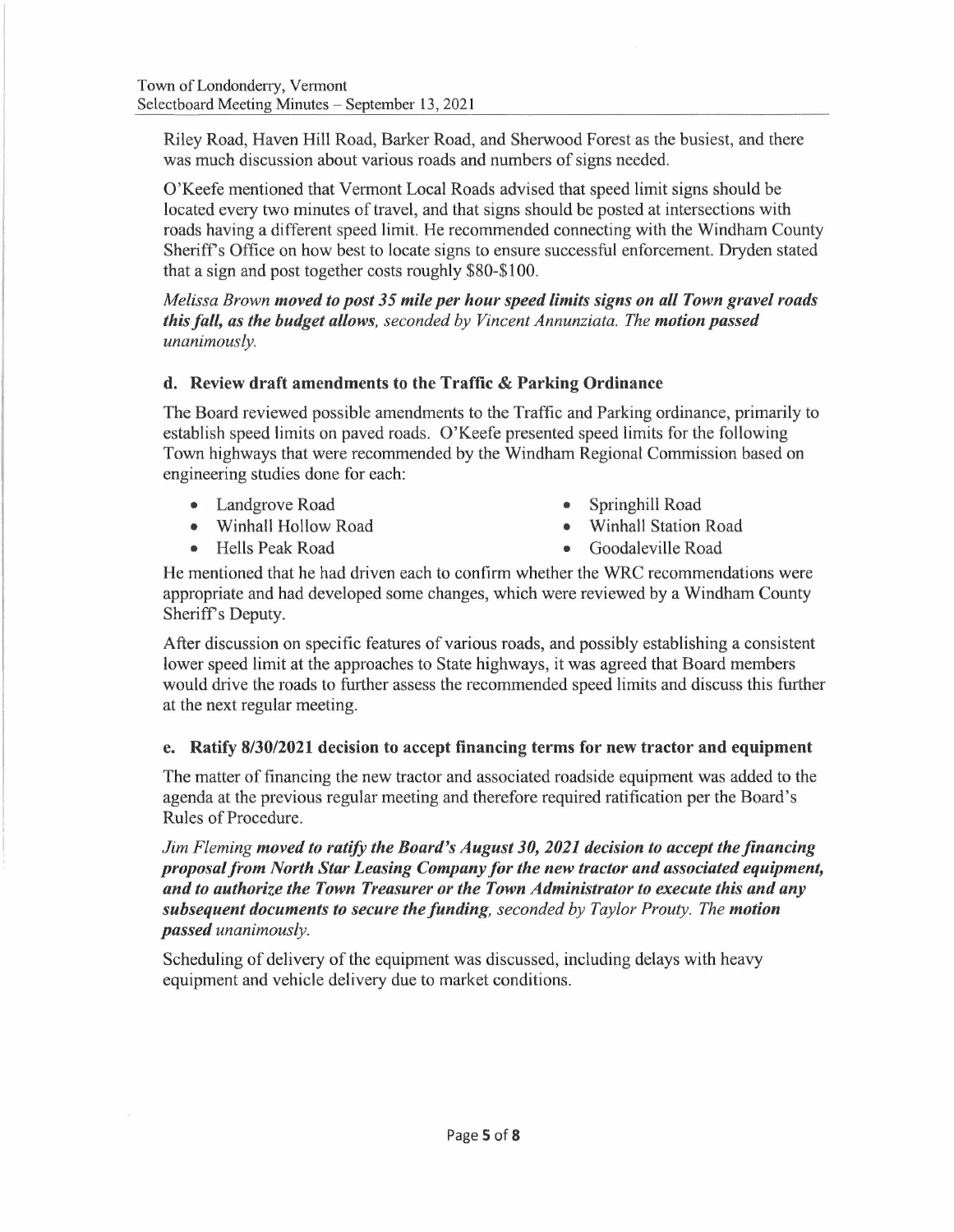### **10. Old Business**

### **a. Discuss upcoming Special Town Meeting**

Cavanagh explained that the warning for special Town Meeting scheduled for September 17<sup>th</sup> was not advertised in the Town's newspaper of record, the *Vermont Journal,* more than 5 days in advance of the meeting, so a new meeting would need to be rewarned. He apologized for the mistake, noting that it is not often that the Town holds special Town Meetings, and noted that a new informational hearing would be required before a new vote.

Pajala suggested running the new warning in the *Vermont Journal* twice, and Cavanagh suggested doing so soon after September  $17<sup>th</sup>$  and then again a week or so before the new special Town Meeting. Pajala suggested several dates for both the Town Meeting and the informational hearing.

Cavanagh suggested that the article to establishing the Constable as an appointed position be removed from the warning as it can only be voted on at an annual meeting.

Pajala mentioned that the Board of Civil Authority would meet on September 15<sup>th</sup>. She also requested that future press releases on election-related matters come from the Town Clerk's office.

### *Jim Fleming moved to approve and sign the Warning for the special Town Meeting, to be held by Australian ballot, on October 20, 2021, with an informational hearing on October 13, 2021, seconded by Vincent Annunziata.*

Fleming read aloud the articles as follows:

- Article 1: Shall the town authorize cannabis retailers in town pursuant to 7 V.S.A. § 863?
- Article 2: Shall the town authorize integrated licensees in town pursuant to 7 V.S.A. § 863?
- Article 3: Shall the town authorize the assessment of a one percent  $(1\%)$  local option tax on sales, pursuant to 24 V.S.A. § 138, the proceeds of which shall be applied as General Fund revenue to reduce the municipal property tax rate?

*The motion passed unanimously.* 

### **b. Discuss use of funds from the American Rescue Plan Act (ARPA)**

Cavanagh mentioned that guidance on expenditures of local funds received under the American Rescue Plan Act (ARPA) is still coming out from the federal and state governments, and the Vermont League of Cities and Towns (VLCT) is assisting communities with this as well. There are many restrictions on spending he added.

He mentioned that ARPA has four broad criteria outlining eligible uses:

- 1. to respond to the public health emergency or its negative economic impacts, including assistance to households, small businesses, and nonprofits, or aid to impacted industries such as tourism, travel and hospitality;
- 2. to respond to workers performing essential work during the COVID-19 public health emergency by providing premium pay to eligible workers;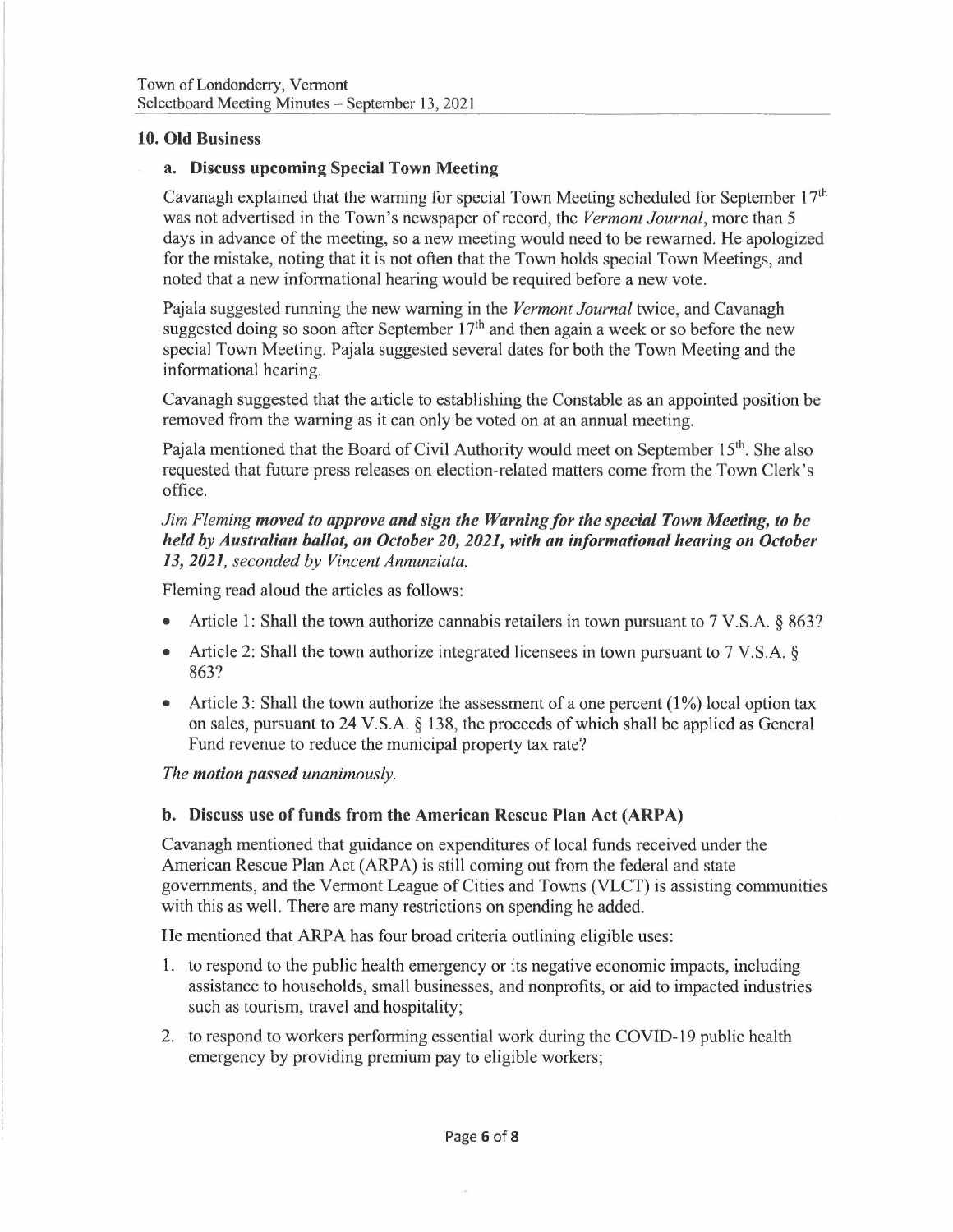- 3. for the provision of government services to the extent of the reduction in revenue due to the COVID-19 public health emergency relative to revenues collected in the most recent full fiscal year prior to the emergency; and,
- 4. to make necessary investments in water, sewer, or broadband infrastructure.

Funds can be used for housing and childcare, he mentioned. Funds for an emergency operations center at the Town Office would be eligible, as would an in-ground community wastewater system.

The Town will receive the following funds under ARPA:

| <b>Municipal Allocations</b> | $2021*$    | 2022       | <b>Total</b> |
|------------------------------|------------|------------|--------------|
| Municipal funds              | 86,681.46  | 86,681.46  | 173,362.92   |
| <b>County Funds</b>          | 160,840.72 | 160,840.72 | 321,681.46   |
| Totals                       | 247,522.19 | 247,522.19 | 495,044.38   |
|                              |            |            |              |

NOTE: Funds must be obligated by 12/31/2024, and unexpended funds are not subject to recapture or return to the federal government until 12/31/2026.

\* Already received by Town

Funding must be obligated by 12/31/2024, and unexpended funds are not subject to recapture or return to the federal government until 12/31/2026.

There was discussion about supporting affordable housing with the funds, and Crossman stated that this is a critical need in the community and suggested that the Town consider using the funds to contribute to private investment in housing. Gail Mann suggested using the funds to leverage other available funds to support housing.

Prouty suggested that other Boards and commissions review funding opportunities and make proposals for consideration by the Board. Cavanagh suggested inviting local not-for profit organizations to participate as well. O'Keefe suggested possibly holding a public hearing on this and inviting the Windham Regional Commission to participate. Brown suggested looking at organizations in the area that could benefit under the spending guidelines and bring them together.

Pajala noted that the Collaborative and the West River Montessori School are considering infant and toddler care, which is sorely lacking in the area, and helping these organizations would have a positive impact. Cavanagh noted that communities with shared needs can work together a pool their funds to increase funding opportunities, and that the Town should actively reach out to them.

It was noted that infrastructure spending is not eligible under ARPA, but that infrastructure funding may be available under other legislation now in the works. O'Keefe mentioned that the Board had allocated \$7,000 of ARPA funds for a paving study recently and that that allocation will have to be reversed given the new understanding of ARPA limits. He suggested that the project should still go forward, and budgeted paving funds can handle the expenditure. There was no objection to this.

It was agreed to reach out to The Collaborative, the West River Montessori School and Neighborhood Connections to let them know that the Board will be discussing this matter on